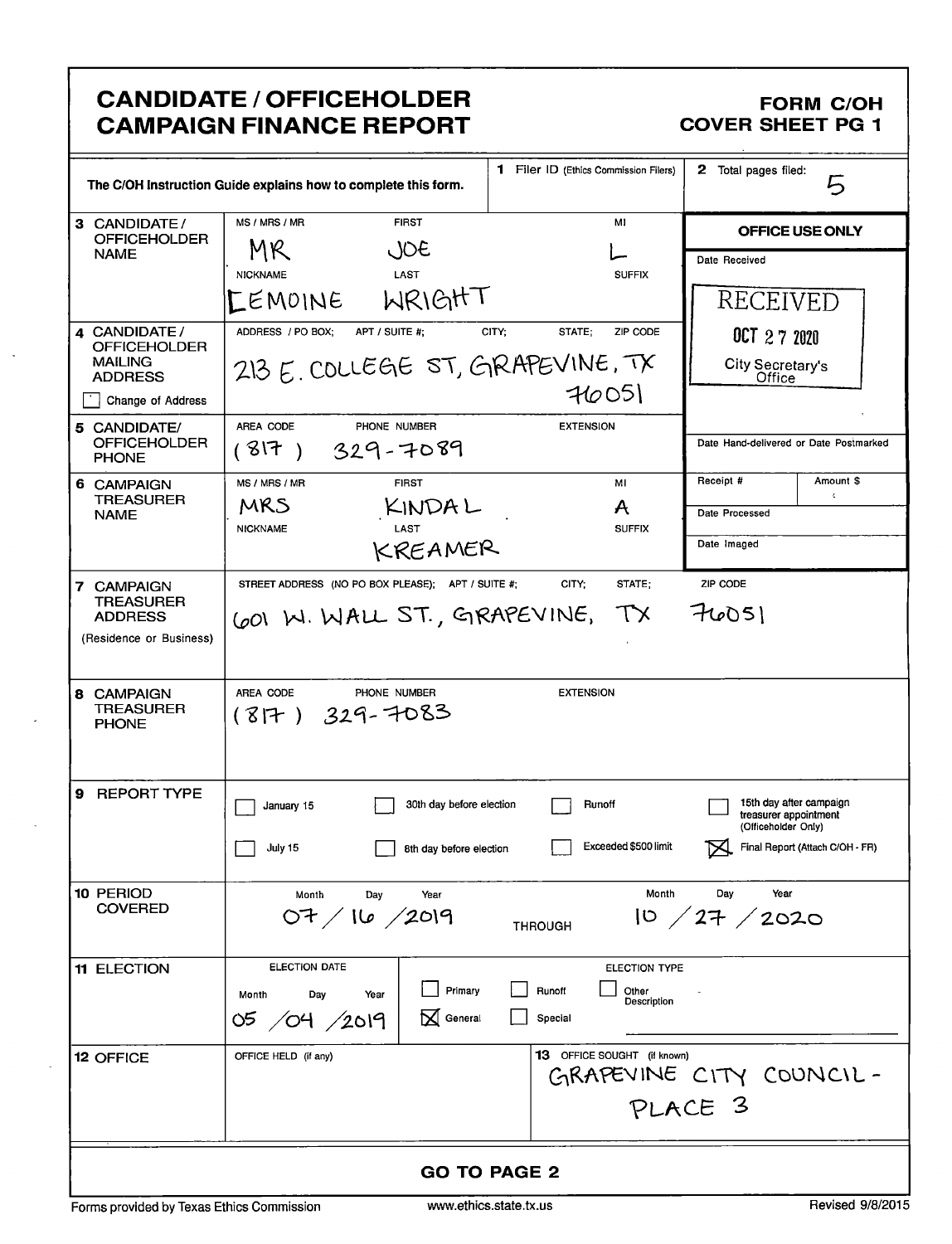### CANDIDATE / OFFICEHOLDER<br>CAMPAIGN FINANCE REPORT COVER SHEET PG 2 **CAMPAIGN FINANCE REPORT**

| 14 C/OH NAME<br>JOE                                                                                                                                                                                                                                                                                                                                                                                                                                                                                                                                                                        | LEMOINE WRIGHT                                                                                                              |                                                                                               | <b>15</b> Filer ID (Ethics Commission Filers) |  |
|--------------------------------------------------------------------------------------------------------------------------------------------------------------------------------------------------------------------------------------------------------------------------------------------------------------------------------------------------------------------------------------------------------------------------------------------------------------------------------------------------------------------------------------------------------------------------------------------|-----------------------------------------------------------------------------------------------------------------------------|-----------------------------------------------------------------------------------------------|-----------------------------------------------|--|
| <b>16 NOTICE FROM</b><br>THIS BOX IS FOR NOTICE OF POLITICAL CONTRIBUTIONS ACCEPTED OR POLITICAL EXPENDITURES MADE BY POLITICAL COMMITTEES TO<br><b>POLITICAL</b><br>SUPPORT THE CANDIDATE / OFFICEHOLDER. THESE EXPENDITURES MAY HAVE BEEN MADE WITHOUT THE CANDIDATE'S OR OFFICEHOLDER'S<br>COMMITTEE(S)<br>KNOWLEDGE OR CONSENT. CANDIDATES AND OFFICEHOLDERS ARE REQUIRED TO REPORT THIS INFORMATION ONLY IF THEY RECEIVE NOTICE<br>OF SUCH EXPENDITURES.                                                                                                                              |                                                                                                                             |                                                                                               |                                               |  |
|                                                                                                                                                                                                                                                                                                                                                                                                                                                                                                                                                                                            | <b>COMMITTEE TYPE</b><br><b>GENERAL</b>                                                                                     |                                                                                               |                                               |  |
|                                                                                                                                                                                                                                                                                                                                                                                                                                                                                                                                                                                            | <b>SPECIFIC</b>                                                                                                             | <b>COMMITTEE ADDRESS</b>                                                                      |                                               |  |
| <b>Additional Pages</b>                                                                                                                                                                                                                                                                                                                                                                                                                                                                                                                                                                    |                                                                                                                             | COMMITTEE CAMPAIGN TREASURER NAME                                                             |                                               |  |
|                                                                                                                                                                                                                                                                                                                                                                                                                                                                                                                                                                                            |                                                                                                                             | COMMITTEE CAMPAIGN TREASURER ADDRESS                                                          |                                               |  |
| <b>17 CONTRIBUTION</b><br><b>TOTALS</b>                                                                                                                                                                                                                                                                                                                                                                                                                                                                                                                                                    | 1.<br>TOTAL POLITICAL CONTRIBUTIONS OF \$50 OR LESS (OTHER THAN<br>PLEDGES, LOANS, OR GUARANTEES OF LOANS), UNLESS ITEMIZED |                                                                                               | \$0.00                                        |  |
|                                                                                                                                                                                                                                                                                                                                                                                                                                                                                                                                                                                            | 2.<br><b>TOTAL POLITICAL CONTRIBUTIONS</b><br>(OTHER THAN PLEDGES, LOANS, OR GUARANTEES OF LOANS)                           | \$0.00                                                                                        |                                               |  |
| <b>EXPENDITURE</b><br><b>TOTALS</b>                                                                                                                                                                                                                                                                                                                                                                                                                                                                                                                                                        | 3.<br>TOTAL POLITICAL EXPENDITURES OF \$100 OR LESS,<br><b>UNLESS ITEMIZED</b>                                              | \$0.00                                                                                        |                                               |  |
|                                                                                                                                                                                                                                                                                                                                                                                                                                                                                                                                                                                            | \$97.24                                                                                                                     |                                                                                               |                                               |  |
| <b>CONTRIBUTION</b><br><b>BALANCE</b><br>$\mathbf{r} = \mathbf{r} + \mathbf{r} + \mathbf{r}$                                                                                                                                                                                                                                                                                                                                                                                                                                                                                               | 5.<br>TOTAL POLITICAL CONTRIBUTIONS MAINTAINED AS OF THE LAST DAY<br>OF REPORTING PERIOD                                    | \$115.75                                                                                      |                                               |  |
| <b>OUTSTANDING</b><br><b>LOAN TOTALS</b>                                                                                                                                                                                                                                                                                                                                                                                                                                                                                                                                                   | 6.                                                                                                                          | TOTAL PRINCIPAL AMOUNT OF ALL OUTSTANDING LOANS AS OF THE<br>LAST DAY OF THE REPORTING PERIOD | \$30,500.00                                   |  |
| <b>18 AFFIDAVIT</b>                                                                                                                                                                                                                                                                                                                                                                                                                                                                                                                                                                        |                                                                                                                             |                                                                                               |                                               |  |
| I swear, or affirm, under penalty of perjury, that the accompanying report is<br><u> 1990 - Paul Barbara (Barbara (Barbara (Barbara (Barbara (Barbara (Barbara (Barbara (Barbara (Barbara (Barbara (Barbara (Barbara (Barbara (Barbara (Barbara (Barbara) (Barbara (Barbara) (Barbara (Barbara) (Barbara) (Barbar</u><br>true and correct and includes all information required to be reported by me<br>Deb Donaldson<br>under Title 15, Election Code.<br>Notary Public, State of Texas<br>Comm. Expires 01/24/2021<br>Notary ID 11970986<br>br Officeholder<br>Signáture ol<br>Candidate |                                                                                                                             |                                                                                               |                                               |  |
| AFFIX NOTARY STAMP / SEALABOVE                                                                                                                                                                                                                                                                                                                                                                                                                                                                                                                                                             |                                                                                                                             |                                                                                               |                                               |  |
| Sworn to and subscribed before me, by the said<br>dav of                                                                                                                                                                                                                                                                                                                                                                                                                                                                                                                                   |                                                                                                                             | <i>ZM</i> ola<br>to certify which, witness my hand and seal of office                         | this the $\alpha$                             |  |
| Title of officer administering oath<br>Printed name of officer administering oath<br>Signature of officer administering oath                                                                                                                                                                                                                                                                                                                                                                                                                                                               |                                                                                                                             |                                                                                               |                                               |  |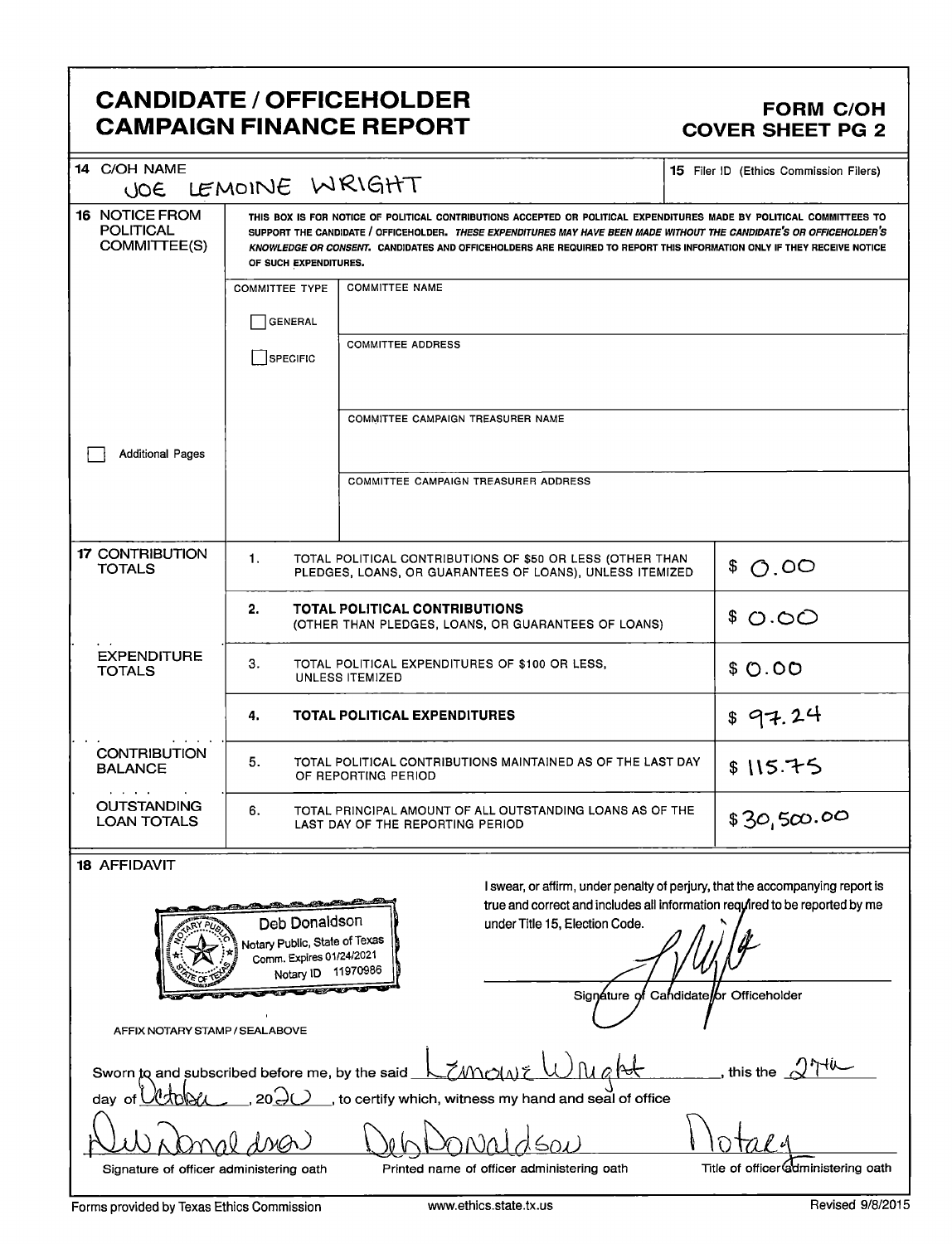# SUBTOTALS - C/OH FORM C/OH

# COVER SHEET PG 3

|     | 19 FILER NAME     | JOE LEMOINE WRIGHT                                                                           | 20 Filer ID (Ethics Commission Filers)                                   |                                  |  |
|-----|-------------------|----------------------------------------------------------------------------------------------|--------------------------------------------------------------------------|----------------------------------|--|
|     |                   | 21 SCHEDULE SUBTOTALS<br>NAME OF SCHEDULE                                                    |                                                                          | <b>SUBTOTAL</b><br><b>AMOUNT</b> |  |
| 1.  |                   | SCHEDULE A1: MONETARY POLITICAL CONTRIBUTIONS                                                |                                                                          | \$                               |  |
| 2.  |                   | SCHEDULE A2: NON-MONETARY (IN-KIND) POLITICAL CONTRIBUTIONS                                  |                                                                          | \$                               |  |
| з   |                   | SCHEDULE B: PLEDGED CONTRIBUTIONS                                                            |                                                                          | \$                               |  |
| 4.  |                   | <b>SCHEDULE E: LOANS</b>                                                                     |                                                                          | \$                               |  |
| 5   | $\bm{\mathsf{X}}$ | SCHEDULE F1: POLITICAL EXPENDITURES MADE FROM POLITICAL CONTRIBUTIONS                        |                                                                          | \$97.24                          |  |
| 6.  |                   | SCHEDULE F2: UNPAID INCURRED OBLIGATIONS                                                     |                                                                          | \$                               |  |
| 7   |                   | SCHEDULE F3: PURCHASE OF INVESTMENTS MADE FROM POLITICAL CONTRIBUTIONS                       |                                                                          | \$                               |  |
| 8.  |                   | SCHEDULE F4: EXPENDITURES MADE BY CREDIT CARD                                                |                                                                          | \$                               |  |
| 9.  |                   | SCHEDULE G: POLITICAL EXPENDITURES MADE FROM PERSONAL FUNDS                                  | \$                                                                       |                                  |  |
| 10. |                   | SCHEDULE H: PAYMENT MADE FROM POLITICAL CONTRIBUTIONS TO A BUSINESS OF C/OH                  | \$                                                                       |                                  |  |
| 11. |                   |                                                                                              | SCHEDULE I: NON-POLITICAL EXPENDITURES MADE FROM POLITICAL CONTRIBUTIONS |                                  |  |
| 12. |                   | SCHEDULE K: INTEREST, CREDITS, GAINS, REFUNDS, AND CONTRIBUTIONS<br><b>RETURNED TO FILER</b> |                                                                          | \$                               |  |
|     |                   |                                                                                              |                                                                          |                                  |  |
|     |                   |                                                                                              |                                                                          |                                  |  |
|     |                   |                                                                                              |                                                                          |                                  |  |
|     |                   |                                                                                              |                                                                          |                                  |  |
|     |                   |                                                                                              |                                                                          |                                  |  |
|     |                   | $\mathcal{L} = \mathbf{A} \mathbf{A}$ , where $\mathcal{L} = \mathcal{L}$                    |                                                                          |                                  |  |
|     |                   |                                                                                              |                                                                          |                                  |  |
|     |                   |                                                                                              |                                                                          |                                  |  |
|     |                   |                                                                                              |                                                                          |                                  |  |
|     |                   |                                                                                              |                                                                          |                                  |  |
|     |                   |                                                                                              |                                                                          |                                  |  |
|     |                   |                                                                                              |                                                                          |                                  |  |
|     |                   |                                                                                              |                                                                          |                                  |  |
|     |                   |                                                                                              |                                                                          |                                  |  |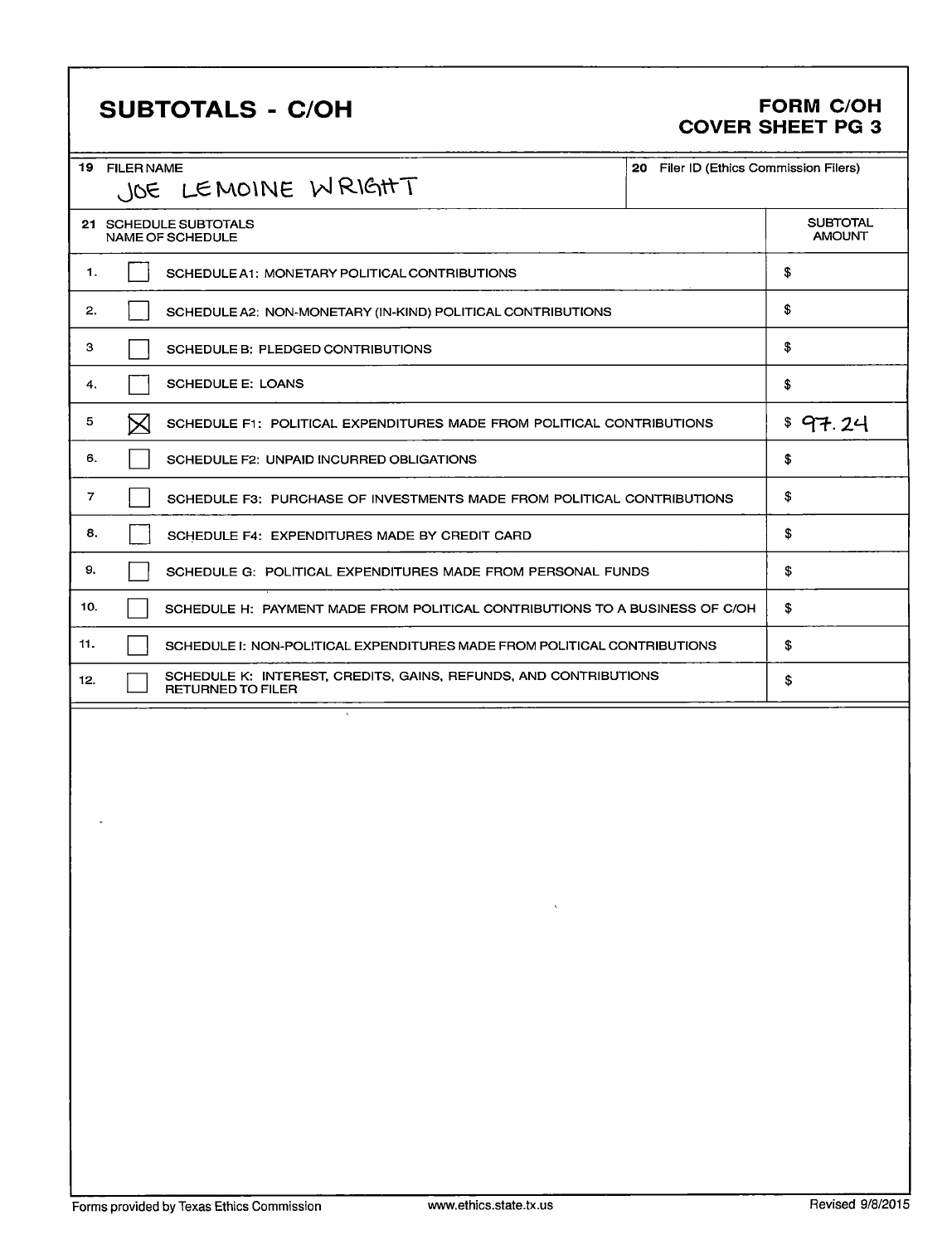### POLITICAL EXPENDITURES MADE FROM POLITICAL CONTRIBUTIONS

| <b>EXPENDITURE CATEGORIES FOR BOX 8(a)</b>                                                                                                                                            |                                                                                                                                                                |                                                                                                                                               |                                                                                                                                                                                                      |  |  |
|---------------------------------------------------------------------------------------------------------------------------------------------------------------------------------------|----------------------------------------------------------------------------------------------------------------------------------------------------------------|-----------------------------------------------------------------------------------------------------------------------------------------------|------------------------------------------------------------------------------------------------------------------------------------------------------------------------------------------------------|--|--|
| <b>Advertising Expense</b><br>Accounting/Banking<br><b>Consulting Expense</b><br>Contributions/Donations Made By<br>Candidate/Officeholder/Political Committee<br>Credit Card Payment | Event Expense<br>Fees<br>Food/Beverage Expense<br>Gift/Awards/Memorials Expense<br>Legal Services<br>The Instruction Guide explains how to complete this form. | Loan Repayment/Reimbursement<br>Office Overhead/Rental.Expense<br>Polling Expense<br><b>Printing Expense</b><br>Salaries/Wages/Contract Labor | Solicitation/Fundraising Expense<br><b>Transportation Equipment &amp; Related Expense</b><br><b>Travel In District</b><br><b>Travel Out Of District</b><br>Other (enter a category not listed above) |  |  |
| 1 Total pages Schedule F1'                                                                                                                                                            | 2 FILER NAME<br>JOE LEMOINE WRIGHT                                                                                                                             |                                                                                                                                               | <b>3</b> Filer ID (Ethics Commission Filers)                                                                                                                                                         |  |  |
| 4 Date<br>5 Payee name<br>9/19/2019<br>RTP Promotional Products                                                                                                                       |                                                                                                                                                                |                                                                                                                                               |                                                                                                                                                                                                      |  |  |
| $6$ Amount $($ \$)<br>972                                                                                                                                                             | 7 Payee address:<br>City; State; Zip Code<br>505 East Abram St., Arlington, TX 76010                                                                           |                                                                                                                                               |                                                                                                                                                                                                      |  |  |
| 8<br><b>PURPOSE</b><br>OF<br><b>EXPENDITURE</b>                                                                                                                                       | (a) Category (See Categories listed at the top of this schedule)<br>Advertising Expense                                                                        | (b) Description<br>campaign                                                                                                                   | Check if travel outside of Texas. Complete Schedule T.<br>Check if Austin, TX, officeholder living expense<br>buttons                                                                                |  |  |
| <b>9</b> Complete ONLY if direct<br>expenditure to benefit C/OH                                                                                                                       | Candidate / Officeholder name                                                                                                                                  | Office sought                                                                                                                                 | Office held                                                                                                                                                                                          |  |  |
| Date                                                                                                                                                                                  | Pavee name                                                                                                                                                     |                                                                                                                                               |                                                                                                                                                                                                      |  |  |
| Amount (\$)                                                                                                                                                                           | Payee address;<br>City; State; Zip Code                                                                                                                        |                                                                                                                                               |                                                                                                                                                                                                      |  |  |
| <b>PURPOSE</b><br>OF<br><b>EXPENDITURE</b>                                                                                                                                            | Category (See Categories listed at the top of this schedule)                                                                                                   | Description                                                                                                                                   | Check if travel outside of Texas. Complete Schedule T.<br>Check if Austin, TX, officeholder living expense                                                                                           |  |  |
| Complete ONLY if direct<br>expenditure to benefit C/OH                                                                                                                                | Candidate / Officeholder name                                                                                                                                  | Office sought                                                                                                                                 | Office held                                                                                                                                                                                          |  |  |
| Date                                                                                                                                                                                  | Payee name                                                                                                                                                     |                                                                                                                                               |                                                                                                                                                                                                      |  |  |
| Amount (\$)                                                                                                                                                                           | Payee address;<br>City; State; Zip Code                                                                                                                        |                                                                                                                                               |                                                                                                                                                                                                      |  |  |
| <b>PURPOSE</b><br>OF<br><b>EXPENDITURE</b>                                                                                                                                            | Category (See Categories listed at the top of this schedule)                                                                                                   | Description                                                                                                                                   | Check if travel outside of Texas. Complete Schedule T.<br>Check if Austin, TX, officeholder living expense                                                                                           |  |  |
| Complete ONLY if direct<br>expenditure to benefit C/OH                                                                                                                                | Candidate / Officeholder name                                                                                                                                  | Office sought                                                                                                                                 | Office held                                                                                                                                                                                          |  |  |
| ATTACH ADDITIONAL COPIES OF THIS SCHEDULE AS NEEDED                                                                                                                                   |                                                                                                                                                                |                                                                                                                                               |                                                                                                                                                                                                      |  |  |

### **SCHEDULE F1**